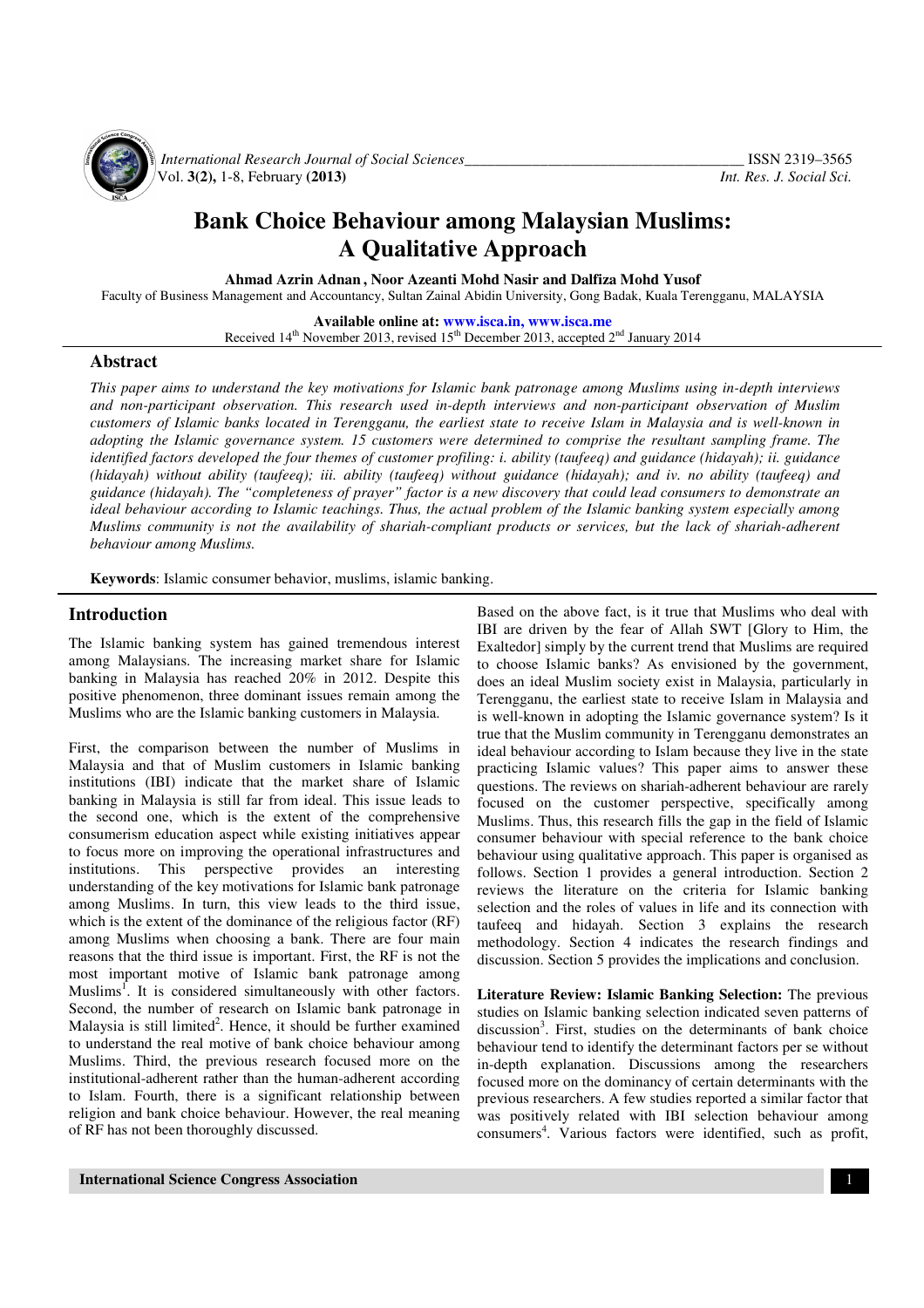| <b>International Research Journal of Social Sciences</b> |  |
|----------------------------------------------------------|--|
| Vol. $3(2)$ , 1-8, February $(2013)$                     |  |

service quality, image and reputation, competence and friendliness of bank personnel, confidentiality, recommendations by family and close friends, advertising, and marketing. The significance of religious factor has also been discussed. The Islamic banking practices of IBI ranked  $26<sup>th</sup>$  out of  $27<sup>th</sup>$  factors<sup>5</sup>. On the other hand, the religious factor was determined important by several studies<sup>6</sup>. For instance, the zakat payment by the IBI, is also identified as a new determinant influence in this research area<sup>7</sup>.

In addition, corporate social responsibility (CSR) can be divided into three elements, namely, community involvement, respect for human rights, and practices and environmental impact. This factor is one of the important aspects proposed by the Accounting and Auditing Organization of Islamic Financial Institutions (AAOIFI) to be practiced by the IBI. However, it was found that this factor was less dominant among the respondents compared with other factors. These other factors include the knowledge, competence, friendliness of the staff and the quality service of the bank.

In contrast, a study highlighted the importance of CSR among conventional and Islamic bank customers in Bahrain<sup>8</sup>. Meanwhile, the speed and efficiency of bank services as the dominant factors are revealed. This finding similarly stressed the need for aggressive promotion by the IBI. It was because 80% and 53% of the Muslim and non-Muslim consumers, respectively, agreed to use Islamic banking facilities should they receive sufficient information about the banking products<sup>9</sup>. The significance of this factor was identified as the cause for the low acceptance level of Islamic banking facility among Muslims in Indonesia.

Second, investigations of the relationship between customer satisfaction and service quality made these two variables the most studied factors. The measurement for the service quality by using CARTER model was developed which are modified from SERVQUAL model<sup>10</sup>. This model was built because of the limitations of SERVQUAL model, which could not properly examine the various aspects of cultural differences between nations, religions, and ethnic groups<sup>11</sup> CARTER model retains all five dimensions in SERVQUAL model, with the addition of a new dimension, namely, shariah compliance. Hence, this effort was claimed as the first approach in the world to enhance and consolidate religious beliefs and cultural values with other quality dimensions.

Numerous researchers applied CARTER model to the context of Islamic banking. The CARTER model was used to examine the relationship between product and service quality with customer satisfaction $12$ . It was also used to determine the level of service quality and customer satisfaction among Muslims and non-Muslims in Malaysia $^{13}$ .

Third, several studies focused on the specific user groups. For business groups, the propensity and the perception of small and medium enterprises (SMEs) regarding the Islamic and conventional banking facilities in Malaysia were determined<sup>14</sup>. It includes studies on perceptions of corporations on Malaysian Islamic banking products and services<sup>15</sup> Other researchers focused on the most influential determinants of bank selection among SME entrepreneurs<sup>16</sup>. Other groups include young users such as those examined who identified the dominance of reputation, parking facilities near the bank premises, friendliness of bank personnel and ATM facilities<sup>17.</sup>

Fourth, the demographic factor remains an important variable; similar to those in research on conventional banking institutions such as involved the socio-demographic variables, such as age, income, educational level, and citizenship, to understand the behaviour of Islamic bank customers in Bahrain<sup>18</sup>. The same socio-demographic variable, except for the citizenship factor that was considered irrelevant in the context of Bangladesh was used<sup>19</sup>. This finding means that both studies rejected the presence of gender as an important socio-demographic variable. This rejection occurred because Islamic banking principles do not distinguish between male and female customers. In contrast, this argument does not deny the appropriateness of gender as a socio-demographic variable, as determined by a few studies who sought the difference of bank choice behaviour based on customer profile<sup>20</sup>.

Fifth, the influence of knowledge and awareness towards Islamic bank selection was also recognised as important. The prevalence of consumer banking products and services significantly affected the perception of service quality offered by the IBI in the United Arab Emirates (UAE). The findings of previous studies that Muslims living in Muslim countries have higher levels of awareness and knowledge of Islamic banking compared with those of Muslim immigrants.

Sixth, several studies examined the role of religiosity as a single variable of bank choice behaviour among consumers. A model which includes several Islamic values to assess the reality of bank choice behaviour among Malays in Malaysia<sup>21</sup>. The religiosity index to measure the adherence to religious faith among Malays in Klang Valley, Kuala Lumpur were used<sup>22</sup>. They reported that a higher level of religiosity indicated a greater intention to use Islamic banking facilities. However, the overall findings demonstrated that majority of Muslim consumers used conventional banking facilities although 71.5% of them belong to above average and highly religious people.

Seventh, other studies specifically focused on the relationship between intention, attitude and subjective norm. Such studies usually adopted and adapted the Theory of Reasoned Action  $(TRA)^{23}$ . For example, a study focused on one of the dominant variables of TRA, which is the intention of Muslim consumers to use Islamic banking facilities $^{24}$ .

The above discussions indicate that although the scopes differed, the main purpose of the previous studies is generally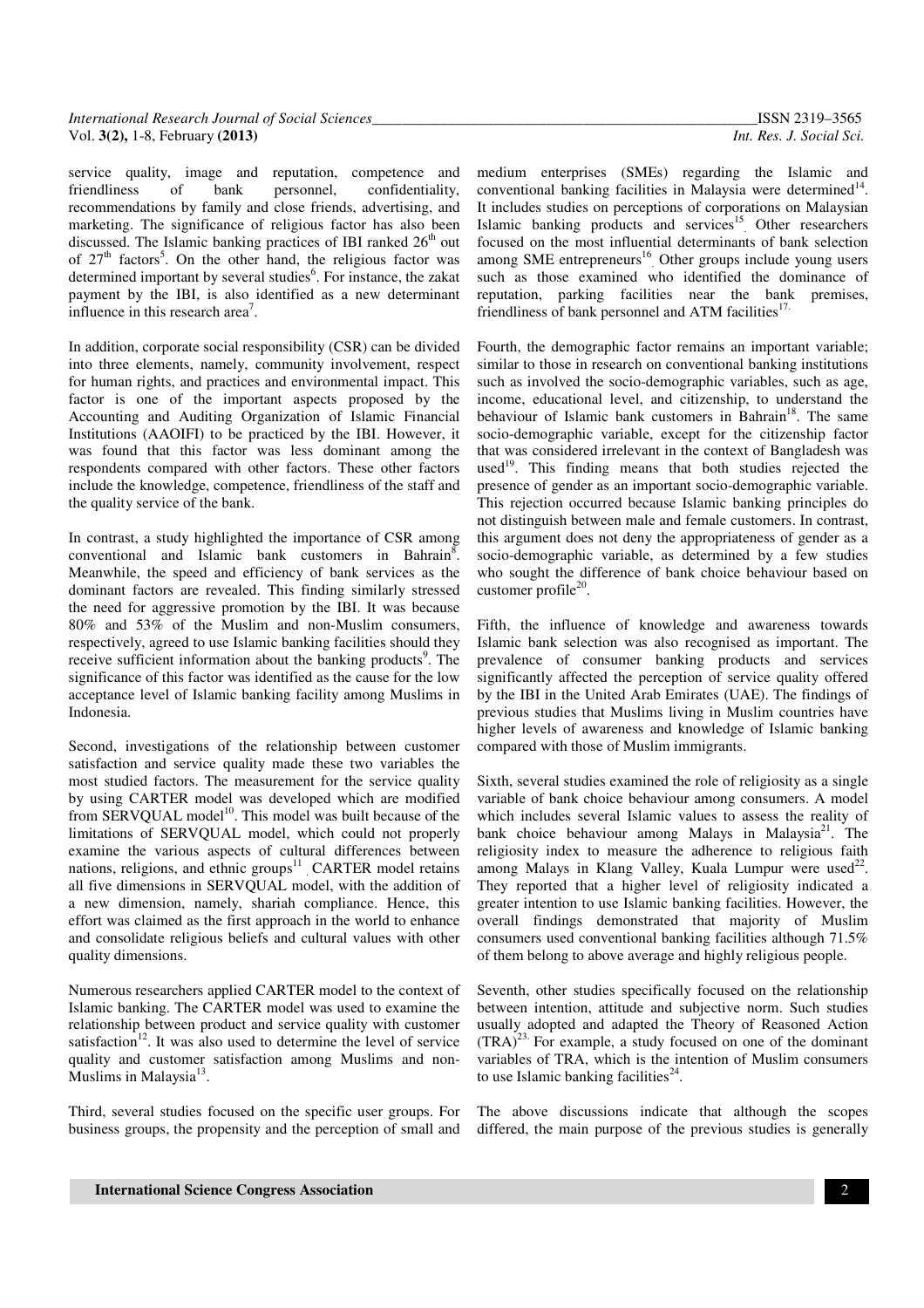the same, which is to identify the dominant determinants from the consumer's perspective. Eventually, these findings can improve the entire products and services provided by IBI. On top of that, the bank customers only act as just a unit of analysis to identify the ability of the IBI to meet the consumers' needs. It matters little whether the customers act according to Islamic teachings or otherwise. Thus, the previous research focused more on the institutional-perspective rather than the humanperspective towards shariah-adherent behaviour.

**Roles of Values in Life and Its Connection with Taufeeq and Hidayah:** As discussed before, the bank choice behaviour is significantly influenced by values. A value is a belief that a certain condition is preferable to its opposite. Two people can believe in the same behaviours, but their underlying belief systems may be quite different<sup>25</sup>. Apparently, a value can stimulate internal feelings that motivate a person to act. Thus, the value becomes a driving force of daily activities. Interestingly, creating value in life who discussed the theory of the meaning of life<sup>26</sup>. The fifth part of his book also defined the value of beliefs. RecoveryNation.com categorised values into two groups: practical and universal. Universal values such as self-respect, safety, social acceptance, security, intimacy, health, love, and integrity anchor the stability of one's identity. Practical values comprise the movement and these values are used on a daily basis to effect changes in one's life.

From the Islamic perspective, a value is understood differently. By using the iceberg of human behaviour, he stressed that the human behaviour develops from inside<sup>27</sup>. The belief system that refers to iman would create one's worldview. From this worldview, values gradually develop, followed by attitude, and finally by action or behaviour. The repeated behaviour will develop one's personal character, which would then form one's personality. In other words, Islamic values are universal and apply to all Muslims regardless of the differences in demographic profiles. Muslims are provided with the al-Quran and the al-Hadith to identify the extent that these values are permissible in Islam. With these values, ways of living could be determined subject to hidayah and taufeeq from Allah SWT. Taufeeq refers to success and luck through the blessings of Allah SWT, whereas hidayah means guidance from Allah  $SWT<sup>28</sup>$ . Taufeeq and hidayah should come together to ensure the achievement of one's knowledge and awareness. This is due to the fact that the Muslims receive hidayah from Allah SWT but not every Muslim receives taufeeq to perform the good deeds. Using these two concepts (hidayah and taufeeq) as a tool of analysis, the shariah-adherent behaviour including the bank choice behaviour among Muslims can be measured.

## **Methodology**

This research used in-depth interviews and non-participant observation of Muslim customers of Islamic banks located in Terengganu. From the aspect of sampling process, 15 customers were determined to comprise the resultant sampling frame<sup>29</sup> .

Each interview was audio-recorded for future analysis. Interviews were conducted in Malay and at times in the Terengganu dialect according to the customer preference. Data reliability was increased by returning the actual transcription to each respondent via e-mail for correction, addition, or deletion, and then returned to the researcher; this system followed the process of validated referral<sup>30</sup>. Each interview was initially manually integrated and initially coded according to sub-themes that surfaced from the interview dialogue. Direct quotations were not also edited to retain the thoughts of the respondents. Thus, these responses were lifter verbatim from the transcriptions including pauses which would affect punctuation.

Since the majority of the researchers in this area applied quantitative approaches, selection of this approach will provide a different point of view about the Islamic bank patronage.

## **Results and Discussion**

Overall, four key themes were identified: i. ability (taufeeq) and guidance (hidayah), ii. guidance (hidayah) without ability (taufeeq), iii. ability (taufeeq) without guidance (hidayah); and iv. no ability (taufeeq) and guidance (hidayah).

**Key Theme : Ability (Taufeeq) and Guidance (Hidayah):**  Respondents in this category understand the basic concepts of Islamic banking and are extremely concerned about the elements of halal and haram in consumption. This "shariah loyalist group" consists of loyal customers to Islamic banks regardless of its level of quality, location, staff, and physical appearance. The more important aspect to these respondents is to ensure that they engage in any transactions that are permissible in Islam.

"Muslim kene ikut ah ajaran Islam. Jelas doh Islam larang riba." (original interview transcript).

"As a Muslim, we should behave according to Islamic teachings. It is clear that Islam prohibits riba." (C3)

"Berurusan dengan bank Islam ni bukan pilihan. Ia wajib bagi setiap Muslim." (original interview transcript)

"To deal with Islamic bank is not an option. It is a must for every Muslim." (C8)

"Pokcik cakna berkat dalang wak mende pun." (original interview transcript)

"I am concern about blessings in whatever I do." (C13).

The above comments indicate that these respondents understand the concept of tauhid (belief in the oneness of Allah as the central theme of Islam) and, in consequence, they prioritise their relationships with Allah SWT (habluminallah), other human being (habluminannas), and other creations of Allah SWT. As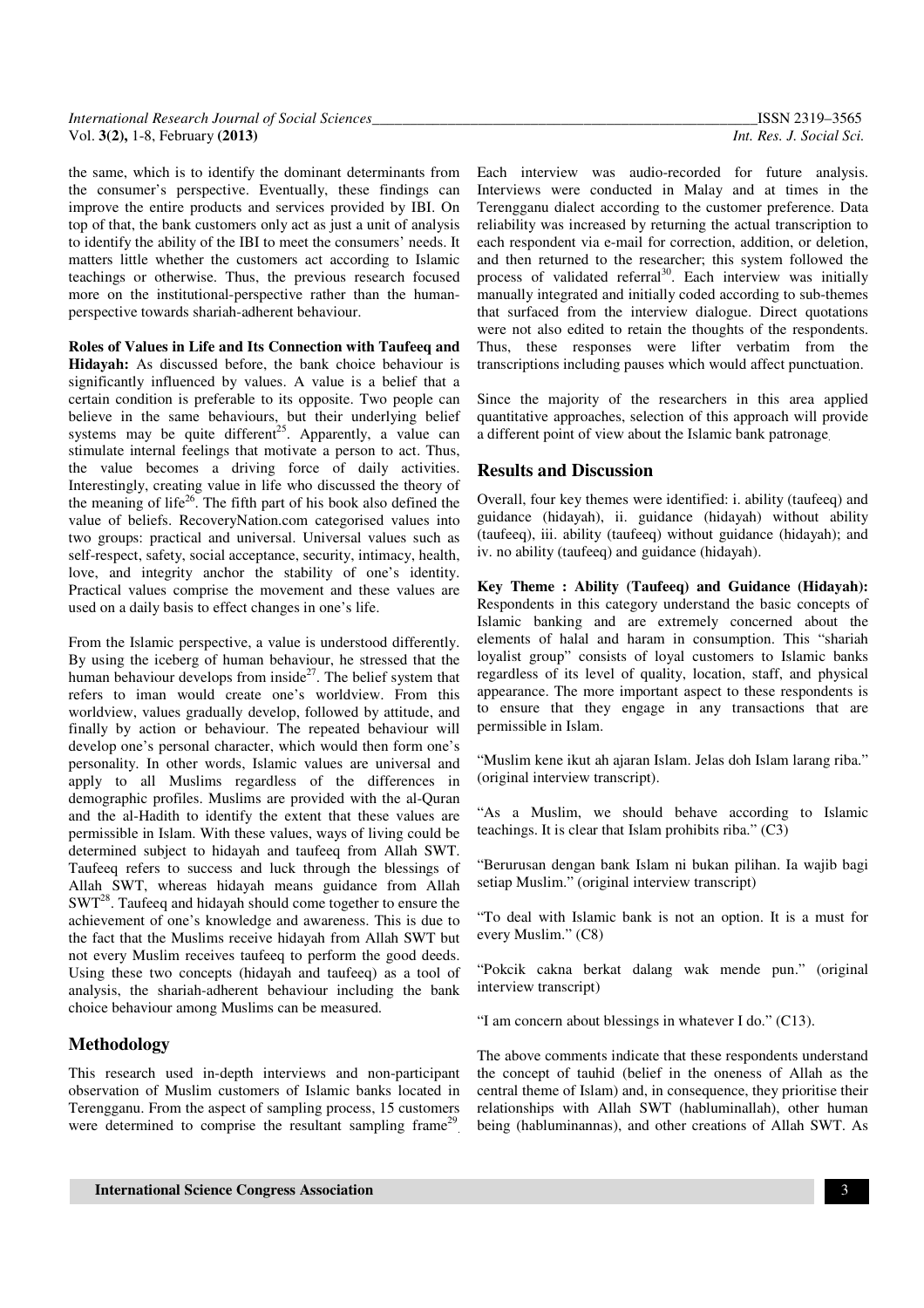| International Research Journal of Social Sciences | ISSN 2319-3565           |
|---------------------------------------------------|--------------------------|
| Vol. 3(2), 1-8, February (2013)                   | Int. Res. J. Social Sci. |

mentioned in Surah ar-Ruum, verse 39, Allah says: That which ye lay out for increase through the property of (other) people, will have no increase with Allah: but that which ye lay out for charity, seeking the Countenance of Allah, (will increase): it is these who will get a recompense multiplied. Muslims are apparently prohibited from taking riba. The principle is that any benefit that goes to the Muslims should be gained from their own exertions and not through the exploitation of others. Riba is always associated with exploitation, and thus Muslims avoid any transactions with conventional banks.

Another interesting finding is the relationship between the bank choice behaviour and the completeness of prayer. Through nonparticipant observation, respondents in this category are highly particular about prayer. This reality confirms the importance of compulsory treatment of worship, such as prayer, which could motivate a person to perform only good deeds. This practice is explained in Surah al-Ankabut, verse 45, where Allah says: Prayer restrains from shameful and evil deeds. This verse means that a person taking his prayers seriously would avoid bad deeds. However, if a person always prays but remains performing bad deeds, then his prayer is basically incomplete. This category of respondents could be identified as "shariah loyalist".

**Key Theme: Guidance (Hidayah) Without Ability (Taufeeq):** Respondents in this category understand the basic concepts of Islamic banking and are concerned about the elements of halal and haram in consumption activities. However, this position cannot motivate these respondents to deal only with Islamic banks. This situation indicates that the respondents are willing to deal with any banking institutions although they realise that Muslims should only deal with Islamic banks. Their priorities are the extent to which banking products and services meet their expectations.

"Walaupun skim pinjaman rumah yang saya dapat daripada bank ni tak halal kalau ikut Bank Negara, saya kena adil dengan diri saya dari segi bayaran bulanan. Skim ni murah sikit berbanding skim Islam." (original interview transcript)

"Even though the housing loan scheme that I get from this bank is non-halal according to Central Bank, I have to be fair with myself in terms of monthly payment. This scheme is cheaper than the Islamic scheme." (C1)

"Saya sedor penting dengan bank Islam je, nok nok orang Islam. Tapi saya lama doh dengan bank ni. Bertahung doh. Saya pung puah hati dengan kemudahang hok ada. Dok cadang nok tuko bank lain." (original interview transcript)

"I realise the importance of dealing with Islamic bank specifically for Muslims. But then I have been dealing with this bank (conventional bank) for many years. I am quite satisfied with the existing facilities. I have no plan to change to another bank." (C2).

"Pasal apa saya kena tukar dengan yang baru? XXX bank dah sediakan servis terbaik. Yelah…orang Islam kena pilih bank Islam." (original interview transcript)

"Why should I deal with a new one? XXX bank has provided me the best service. Yeah… Muslims should choose Islamic bank." (C7).

"Dok nafi orang Islam kena pilih bank Islam. Saya ada blake…dok Islam dan Islam. Tapi banyoknye saya guna hok dok Islam macang internet banking…penuh data bank saya." (original interview transcript)

"No doubt that Muslims should prefer Islamic bank. I have both…conventional and Islamic. But most of the time I use the conventional one such as my internet banking…which consists of so many banking data." (C9).

"Payoh ah nok tuko blake. Saya sedor mende ni tapi tak dok masa nok buat. InsyaAllah saya akan buat nanti." (original interview transcript)

"Very hard for me to change everything. I realise that but then I don't have time to do so. InsyaAllah I will do so." (C10).

"Saya berharap dapat deal dengan bank Islam je macam yang ramai Ustaz cakap. Tapi realitinya kualiti servis yang bank Islam tawarkan teruk. Saya experienced banyak kali. Sebab tu saya utama bank konvensional." (original interview transcript) "I do hope that I can deal with Islamic bank only as always discussed by many ustaz. But the fact is that the service quality offered by Islamic bank is terrible. I experienced many times. That's why I prefer conventional bank." (C14).

"Saya ada dua-dua akaun…tak Islam dan Islam. Ni pasal polisi syarikat saya…kena buka savings account dengan XXX bank untuk bayor gaji. Tapi selesa pulok doh guna hok dok Islam tu. Saya tahu saloh ni ikut syariah." (original interview transcript) "I have both accounts…conventional and Islamic. This is due to my company's policy…need to open savings account with XXX bank for salary payment. But then I feel convenience to use the conventional one. I know that I'm wrong according to shariah." (C15).

Based on the above comments, a person who is granted with taufeeq would have the ability to perform a religious duty and life responsibility. Taufeeq and hidayah differ but they should be together. A person with taufeeq may at times have no hidayah. A person with hidayah could sometimes be without taufeeq. Thus, these respondents could be identified as a "floating market" or "market trend follower".

**Key Theme: Ability (Taufeeq) Without Guidance (Hidayah):** Respondents in this category do not really understand about the basic concepts of Islamic banking. However, they are quite concerned about the elements of halal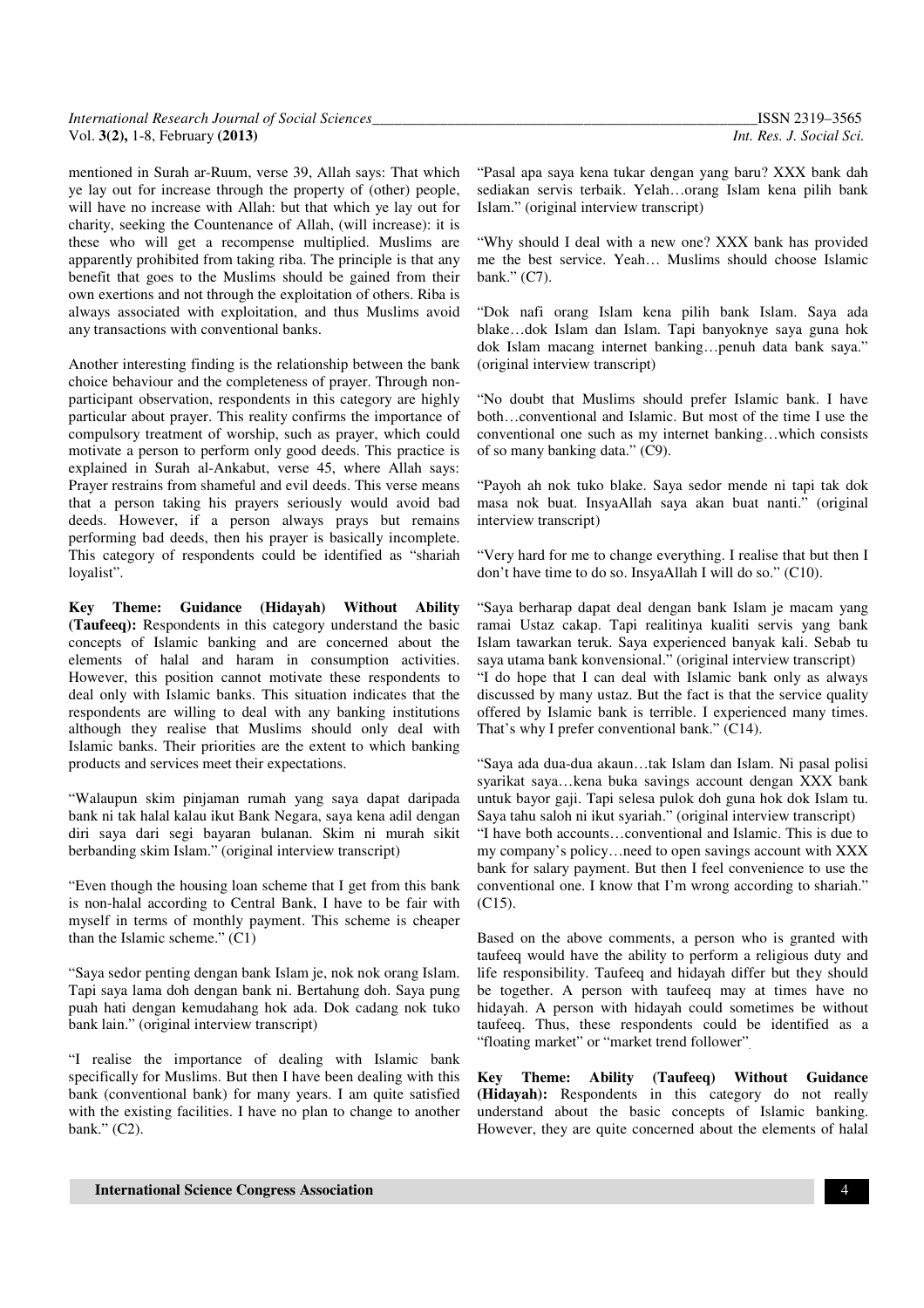| International Research Journal of Social Sciences_ |  |
|----------------------------------------------------|--|
| Vol. 3(2), 1-8, February (2013)                    |  |

*International Research Journal of Social Sciences\_\_\_\_\_\_\_\_\_\_\_\_\_\_\_\_\_\_\_\_\_\_\_\_\_\_\_\_\_\_\_\_\_\_\_\_\_\_\_\_\_\_\_\_\_\_\_\_\_\_\_*ISSN 2319–3565 Int. Res. J. Social Sci.

and haram in any consumption activities. Such respondents may deal with only Islamic banks, or even both, but their relationships with the Islamic bank merely to follow the market trend. Since Islamic banking products and services become globally competitive, and thus they prefer to follow the market trend.

"Saya ikut suami je. Dia ah hok buka akaun simpanang saya sini." (original interview transcript).

"I depend on my husband. He is the one who opened up my savings account here (Islamic bank)." (C5).

"Ni sebab polisi syarikat saya. Sebelung ni biasanya saya gi XXX bank." (original interview transcript)

"This is due to my company's policy. Before this I normally go to XXX bank (conventional bank)." (C6).

"Sebabnye nok kluo elaun JKKK sini. Kalu dok, saya gi XXX bank hok dekat dengang rumoh saya." (original interview transcript)

"The reason is to withdraw my JKKK's (Village Development and Security Committee) allowance here (Islamic bank). If not, I go to XXX bank which is near to my house." (C11).

The above comments indicate that a person with taufeeq sometimes has no hidayah. Undoubtedly, taufeeq motivates a person to perform good deeds. However, in Islam, everything we do should begin with intentions (niyyah). From the Amir al-Muminin Abu Hafs "Umar ibn al-Khattab (r.a.) [The second caliph of Islam (634-644)]," "I heard the Messenger of Allah, may Allah bless him and grant him peace, saying, 'Actions are only by intentions, and every man has only that which he intended. Whoever's emigration is for Allah and His Messenger then his emigration is for Allah and His Messenger. Whoever's emigration is for some worldly gain which he can acquire or a

woman he will marry then his emigration is for that for which he emigrated" (narrated by Bukhari [Bad'I al-Wahyi, hadith no. 1; al-Aiman wa an-Nudzur, hadith no. 6689] and Muslim [al-Imarah, hadith no. 1907]). Anything we do without intention, even a good thing, does not count as ibadat.

These respondents also consider as a "floating market" or "market trend follower."

**Key Theme: No Ability (Taufeeq) and Guidance (Hidayah):**  Respondents in this category do not understand the basic concepts of Islamic banking and certainly are not concerned about the elements of halal and haram in consumption activities. Therefore, they do not care dealing with Islamic or conventional bank as long as their banking needs could be fulfilled.

"XXX bank (bank Islamik) jauh ngat. XXX bank (bank konvensional) 500 meter je dari rumoh saya. Lagipun, kualiti servis dia OK." (original interview transcript).

"XXX bank (Islamic bank) is too far. XXX bank (conventional bank) is only 500 meters from my house. Furthermore, its service quality is OK." (C4).

"Dua-dua bank tu sama je." (original interview transcript)

"Both banks (Islamic and conventional bank) are the same." (C12).

The above comments indicate that respondents in this category tend to prefer external factors, such as service quality, location, and lower interest rate, when selecting banks. These external factors dominate their consideration because their values are not based on the Islamic worldview and epistemology. These respondents could be identified as a "conventional loyalist".

The details of the above discussion are tabulated below.

| Table-1                   |                                                          |                                                           |                          |                                                                                |  |  |
|---------------------------|----------------------------------------------------------|-----------------------------------------------------------|--------------------------|--------------------------------------------------------------------------------|--|--|
| <b>Customer Profiling</b> |                                                          |                                                           |                          |                                                                                |  |  |
| Group                     | <b>Characteristic</b>                                    | <b>Respondent</b>                                         | Category                 | <b>Status</b>                                                                  |  |  |
| 1(G1)                     | Ability (taufeeq) and<br>guidance (hidayah)              | C <sub>3</sub> , C <sub>8</sub> , C <sub>13</sub>         | <i>Shariah</i> loyalist  | Shariah-adherent and ideal (only deal<br>with Islamic bank)                    |  |  |
| 2(G2)                     | Guidance ( <i>hidayah</i> )<br>without ability (taufeeq) | C1, C2, C7, C9, C10,<br>C <sub>14</sub> , C <sub>15</sub> | Market trend<br>follower | Inadherent (deal with both Islamic and<br>conventional banks)                  |  |  |
| 3(G3)                     | Ability (taufeeq) without<br>guidance (hidayah)          | C <sub>5</sub> , C <sub>6</sub> , C <sub>11</sub>         | Market trend<br>follower | Shariah-adherent but not ideal (deal)<br>with Islamic banks without intention) |  |  |
| 4(G4)                     | No ability (taufeeq) and<br>guidance (hidayah)           | C <sub>4</sub> , C <sub>12</sub>                          | Conventional<br>loyalist | Inadherent (only deal with<br>conventional banks)                              |  |  |

Source: Fieldwork

Of the four groups, only the respondents of the first group are considered as ideal Muslims. This is due to the fact that an ideal Muslim is someone who has the highest moral character. In his or

her relationship with Allah SWT, family, parents, relatives, friends and society, he or she instills the akhlaq of Prophet Muhammad SAW (Peace be upon him) in his or her daily life.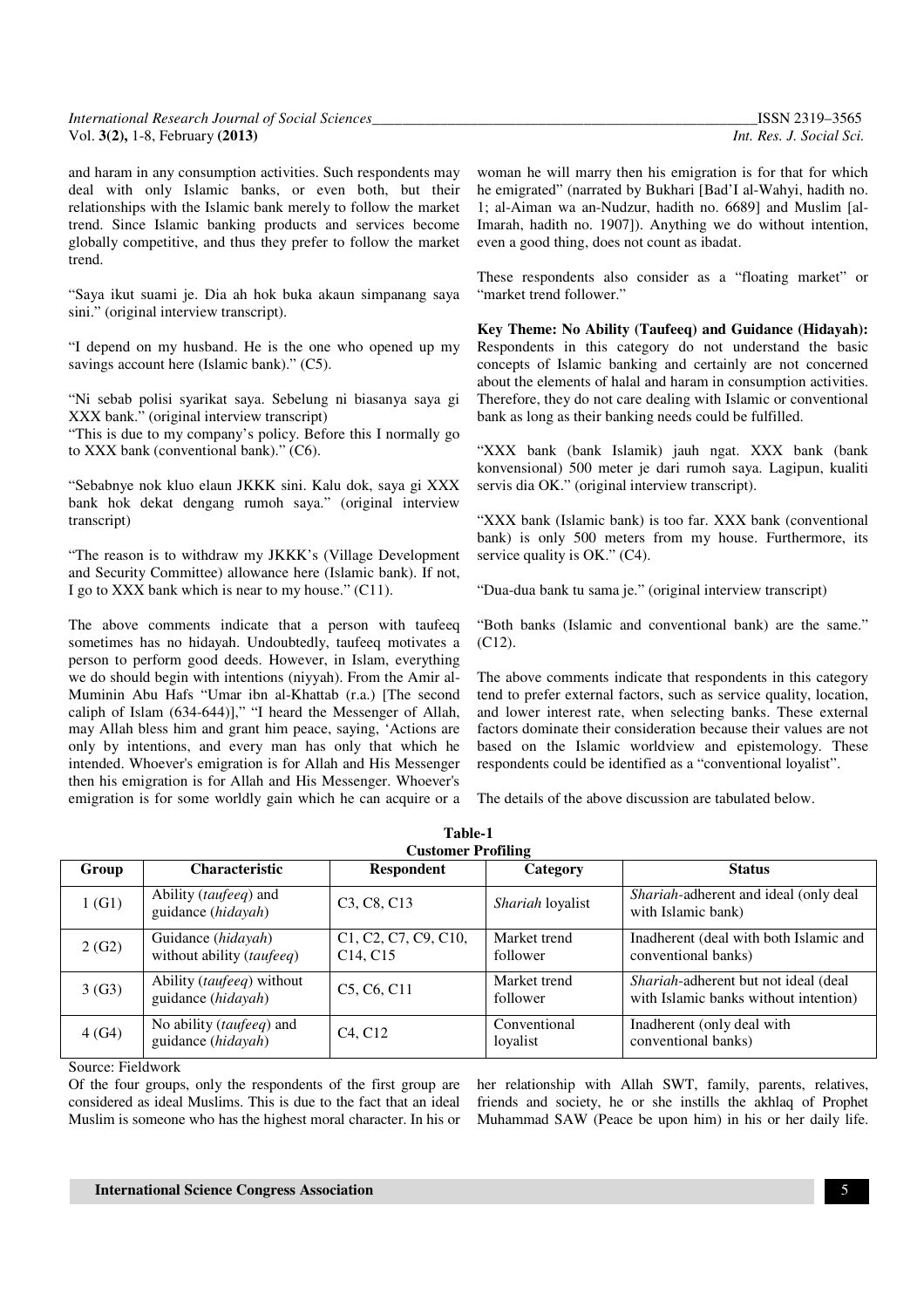| International Research Journal of Social Sciences_ | ISSN 2319-3565           |
|----------------------------------------------------|--------------------------|
| Vol. 3(2), 1-8, February (2013)                    | Int. Res. J. Social Sci. |

For that reason, there was four signs that one is receiving taufiq and hidayah from Allah SWT. First, one would feel everything goes smoothly despite the difficulties faced. Second, he or she is a person who thinks wisely before doing anything. Third, he or she is patient in performing acts of worship, charity and life. Fourth, he or she is consistent and committed in performing the charity and worship. The first three signs are quite difficult to be connected with the characters of the respondents. However, for the fourth sign, the respondents in the first group (G1), i.e shariah loyalist are generally the same. They are very particular about the completeness of the prayer. This includes performing solat in jama'ah (congregation) specifically for man. By doing so, the prayer becomes a fortress which protects and preserves other good deeds.

#### **Conclusion**

Two implications arise from this research: i. theoretical perspectives and ii. practical perspective. A theoretical perspective could derive two aspects. The first is the contribution of theoretical studies, while the second is the contribution to empirical studies. For the first aspect, research on bank choice behaviour started over two decades ago. However, two main issues gained little attention from the previous researchers. First, the previous studies proposed numerous theoretical frameworks of bank choice behaviour. Each criterion or dominant factor was deeply explored to ensure the validity and reliability of the measurement. Thus, data may be collected and analysed by using inductive or deductive approach to provide a real explanation to the specific phenomenon. Theoretical frameworks on bank choice behaviour that used different tools of analysis resulted in varied findings or conclusions. This scenario could complicate efforts to compare research findings. Second, religious and cultural influences on bank selection are proven as significant. A few studies reported the influence of religious factors as the main motivation in bank selection. However, the previous studies rarely specified the religion factor. For example CARTER model that was adopted from SERVQUAL model. In this case, CARTER model referred to one of the six dimensions of service quality measurement, which comprised the elements of compliance. This element was explained in five aspects: (1) operating on shariah principles; (2) no interest paid or charged; (3) provision of Islamic products and services; (4) provision of interest free loans; and (5) provision of profit-sharing investment products.

Both of these different issues lead to the same problem. The research benefits were more focused on efforts to improve the institution rather than the consumer. To date, the measurement of the shariah-adherent behaviour among consumers has not been developed yet, even by CARTER model. In other words, although several previous studies used the customer as the unit of analysis, the focus of benefits was still the institution. Therefore, the theoretical frameworks used are institutional-oriented and not customer-oriented. Based on the above discussion, the reviews on shariah-adherent behaviour are rarely focused among consumers, specifically Muslims, thus highlighting the gaps in this research area.

In addition, the "completeness of prayer" factor is a new discovery that could lead consumers to demonstrate an ideal behaviour according to Islamic teachings. In other words, better prayer habits could lead to better muamalat activities. In the case of bank choice behaviour, this aspect is closer to the "shariah loyalist" group.

For the second aspect, previous empirical research methods had no significant differences. Majority of researchers chose to adopt a survey and self-administered questionnaire. Only a small number of researchers used interviews, whether face-to-face, by telephone, or focus group discussion. Thus, analytical techniques used by most researchers focused on the quantitative approach, which involved descriptive and inferential analysis, including factors analysis. Therefore, this research fills the research and literature gap in this area by using qualitative methods.

The findings of this research similarly demonstrated several practical implications that could be divided into three parts.

**Implication on the Education Curriculum Implementation at All Study Levels:** The results indicated that shariah-adherent behaviour among Muslims in Terengganu has not reached the ideal level although these customers understand the basic concepts of Islamic banking and are aware of the importance of dealing only with such banks. This scenario means that efforts on the appreciation of Islamic values require further emphasis. This campaign should start from the primary level of education by improving the curriculum of Islamic education through an introduction of Islamic consumerism elements, which could be treated as a topic of Islamic education or even as a single subject called "Islamic consumer behaviour." Another important aspect to be reviewed is the teaching and learning activity that should be based on Islamic worldview and epistemology. Thus, our children will be exposed to the ideal values according to the pleasure of Allah SWT, not by the Western materialistic values. If this recommendation were made possible, all aspects of life and the habits of Muslims consumers would lead them to the correct path according to Islam.

**Implication on Islamic Bank Policies:** Empirical studies confirmed the influence of religion on the selection of Islamic bank among Muslims in Terengganu. The awareness to use only an element of halal should be the most powerful inducement not to engage in any conventional banking facilities. Moreover, marketing activities by Islamic banks should consistently comply with the shariah principles and feature products and services that are free from gharar. As such, these three dimensions require refinement by Islamic banks to increase their market shares.

This study similarly assists Islamic banks in identifying the relevant extrinsic determinants or external factors of motivation that require enhancement to maintain the loyalty of existing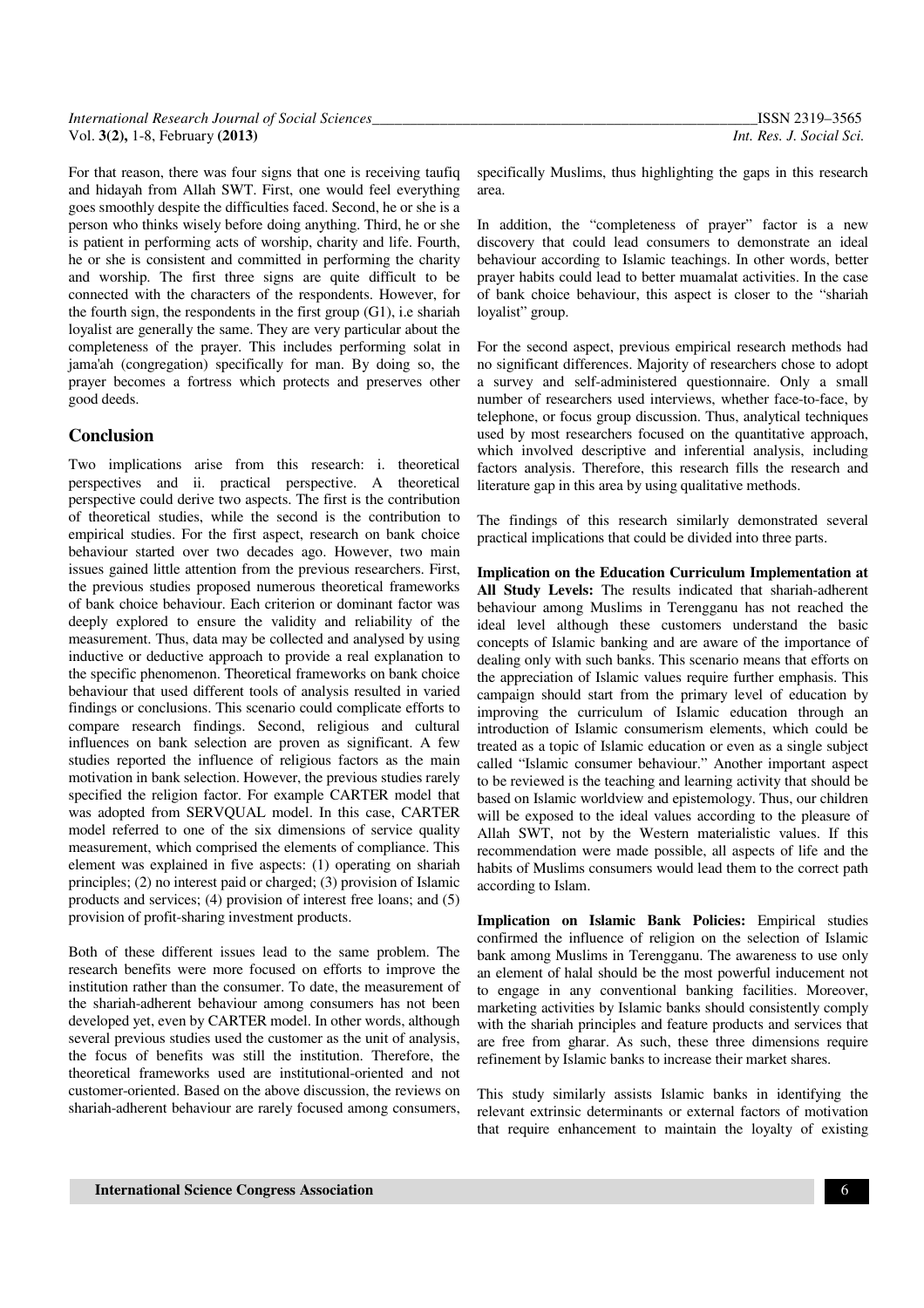| International Research Journal of Social Sciences |  |
|---------------------------------------------------|--|
| Vol. 3(2), 1-8, February (2013)                   |  |

customers. This observation means that Islamic banks can no longer depend on the reputation and image of "Islam". Islamic banks have to be one-step ahead compared to their counterparts. In this case, as revealed by the previous researchers, the element of banking convenience has been predominantly perceived as being important by customers. It refers to the elements of customer friendly, simple banking procedures for any transaction, and fast and efficient services. According to the perspective of fiqh-awlawiyyat, therein lies the real Islamic values which emphasizes the quality aspect.

**Implication on Consumerism Education:** The shariah-adherent behaviour of Muslims in Terengganu is not at an ideal level. In certain cases, money is the single consideration of using certain banking facilities. If this scenario happened among Islamic bank customers, the real motive of dealing with the Islamic bank is clearly to follow the market trend, and not to comply with Islamic teachings. Although Muslims in Terengganu are exposed to Islamic surroundings, several Muslim customers prefer to use conventional banking facilities. Thus, the existence of an ideal consumer society as envisaged by Islam is far from reality. This observation means that learning Islamic education through formal or informal means, together with Islamic surroundings in Terengganu, could not ensure shariah-adherent behaviour among Muslims.

The above explanation provides two important indicators on the effectiveness of consumer education campaigns in the banking business. First, numerous campaigns are conducted by the Bank Negara Malaysia (BNM), Counselling and Credit Management Agency (AKPK), Association of Islamic Banking Institutions Malaysia (AIBIM), media, non-governmental organizations and by various related parties. However, the negative perceptions towards Islamic banking among the Muslim community remain unchanged. Among the identified perceptions are the similarities between the Islamic and conventional banking systems, Islamic banking products in Malaysia are less Islamic, and the Islamic bank as a charitable institution. In this research, for example, the G4 customers fail to differentiate between both systems, with only branding as the difference. The G4 customers are not only unfavourable with the advantages and benefits of the Islamic banking system, but also belittle its strength with negative connotations such as "expensive," "Islamic cosmetic," and "slow." The worst case is that several G2 customers do understand and believe in the advantages of the Islamic banking system. However, they remain loyal to conventional banking facilities only because they have been dealing with such facilities for many years. They realise the strengths of the Islamic banking system. However, they are merely complacent with the existing facilities of conventional banks. Thus, the actual problem of the Islamic banking system especially among Muslims community is not the availability of shariah-compliant products or services, but the lack of shariah-adherent behaviours among Muslims.

Second, the efforts conducted by non-governmental organizations such as the Muslim Consumers Association of Malaysia (PPIM) and other parties were more focused on food and beverages. The guilt of using conventional banking products does not equal that of taking food or beverage that are prohibited in Islam. A more unfortunate case is the lack of guilt feelings, which indicates one's agreement on the use of conventional banking facilities.

Both indicators demonstrate that the existing consumer education programs need to be reviewed in two aspects, namely, i. knowledge and awareness, and ii. appreciation of allowing people to act according to their knowledge and awareness. The existing efforts apparently focus on the first aspect and thus, give lesser emphasis on the second aspect. The focus should now shift to the second aspect through the comprehensive efforts from various parties. In this case, this research proposes the government of Malaysia and Terengganu to collaborate with the BNM, AIBIM, AKPK, or any Islamic banks to disseminate knowledge on Islamic banking, to create awareness on the importance of dealing with Islamic banks, and to educate the community to act according to what they are aware of.

## **Acknowledgement**

This research was supported by a research grant from Sultan Zainal Abidin University [UniSZA/11/GU (020)], for which the authors are indebted.

## **References**

- **1.** Asyraf Wajdi Dusuki and Nurdianawati Irwani Abdullah, Why do Malaysian customers patronize Islamic banks?, *International Journal of Bank Marketing,* **25(3),** 142-160 **(2007)**
- **2.** Gait A., and Worthington A., An empirical survey of individual consumer, business firm and financial institution attitudes towards Islamic methods of finance, *International Journal of Social Economics,* **35(11),** 783-808 **(2008)**
- **3.** Erol C. and El-Bdour R., Attitudes, behaviour and patronage factors of bank customers towards Islamic banks, *International Journal of Bank Marketing,* **7(6),** 31-37 **(1989)**
- **4.** Erol C., Kaynak E. and El-Bdour R., Conventional and Islamic bank: Patronage behaviour of Jordanian customers, *International Journal of Bank Marketing*, **8(5),** 25-35 **(1990)**
- **5.** Edris T.A. and Almahmeed M.A., Services considered important to business customers and determinants of bank selection in Kuwait: A segmentation analysis, *International Journal of Bank Marketing,* **15(4)**, 126-133 **(1997)**
- **6.** Umer H.S.H., The implications of Islamic beliefs and practice on the Islamic financial institutions in the UK: Case study of Albaraka International Bank UK, Unpublished PhD thesis, Loughborough University **(1992)**
- **7.** Mohd Amy Azhar Mohd Harif, Khairul Anuar Adnan, and Ali Badron Mokhtar., Perbandingan kriteria pemilihan sistem perbankan Islam: Dari perspektif pelanggan [Malay